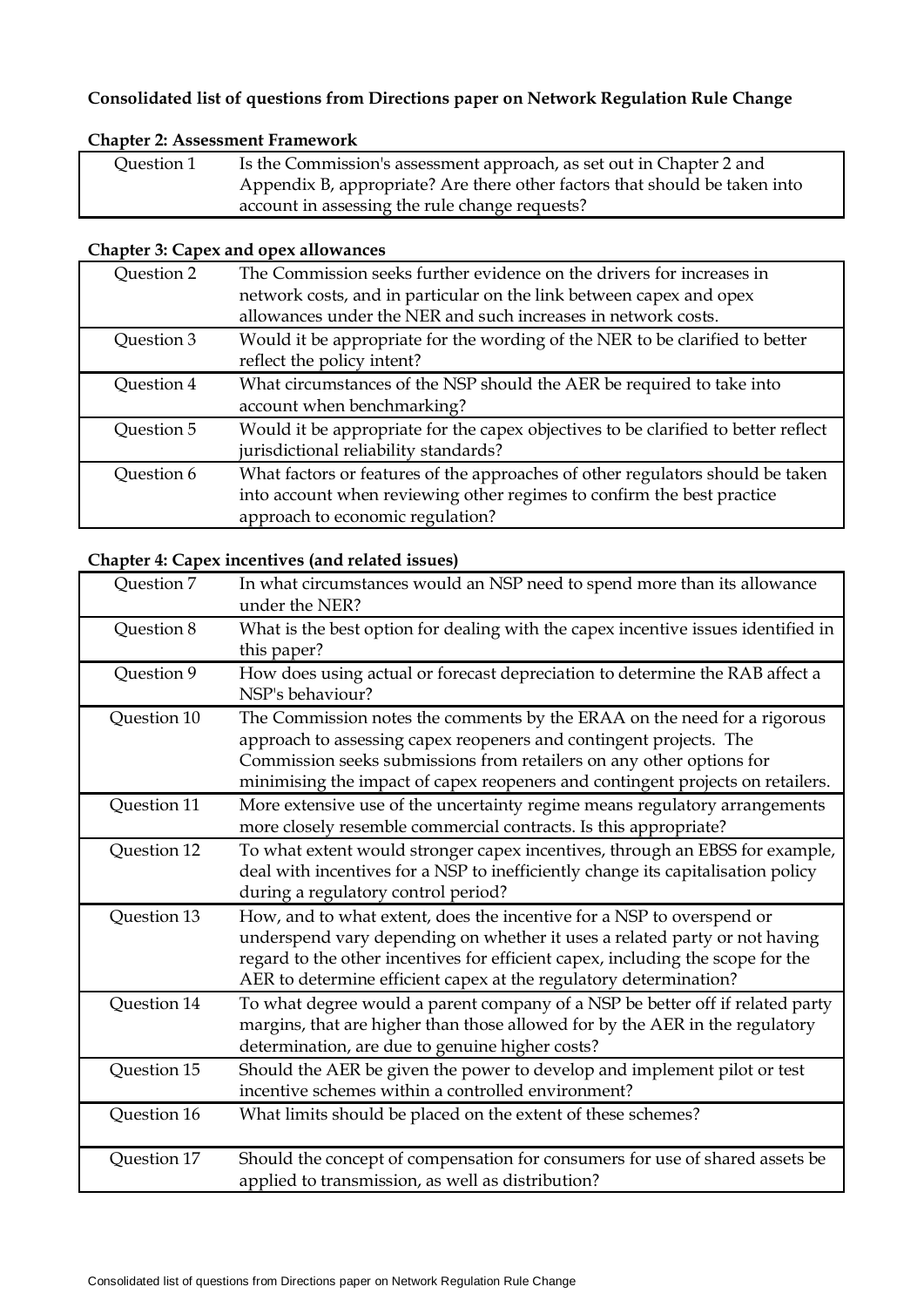| Question 18 | Stakeholders have suggested use of assets for alternative control services<br>should be excluded from the uses for which consumers should receive<br>compensation. Are there any other examples of such uses? |
|-------------|---------------------------------------------------------------------------------------------------------------------------------------------------------------------------------------------------------------|
| Question 19 | What are the appropriate guiding principles allocating compensation arising<br>from sharing assets between regulated and unregulated services?                                                                |

# **Chapter 5: Rate of return frameworks**

| Question 20 | Are some WACC parameter values more stable than others, and sufficiently        |
|-------------|---------------------------------------------------------------------------------|
|             | stable to be fixed with a high degree of confidence for a number of years into  |
|             | the future? Would it be practical for periodic WACC reviews to cover only       |
|             | some parameters that are considered relatively stable in value, and require     |
|             | others to be determined at the time of each regulatory determination?           |
| Question 21 | Would it be useful if the AER periodically published guidelines on its          |
|             | proposed methodologies on certain WACC parameters as opposed                    |
|             | undertaking periodic WACC reviews that locks in parameter values for future     |
|             | revenue/pricing determinations?                                                 |
| Question 22 |                                                                                 |
|             | Given the uncertainty in estimating certain parameters, should the AER be       |
|             | required to produce the best possible values for all parameters or adopt a      |
|             | range from which it can choose a preferred estimate? Which WACC                 |
|             | parameters are inter-related and should the rules recognise the                 |
|             | inter-relationships of these WACC parameters?                                   |
| Question 23 | How do the outcomes with the persuasive evidence test applying at the time      |
|             | of the regulatory determinations in Chapter 6 of the NER differ from the NGR    |
|             | rate of return framework? Does the persuasive evidence test make it less likely |
|             | that values of WACC parameters will be updated as quickly as under the NGR      |
|             | framework, or vice versa?                                                       |
| Question 24 | How has the rate of return framework under the NGR worked alongside the         |
|             | NER frameworks?                                                                 |
| Question 25 | Are there any concerns about the lack of guidance in the NGR on how the AER     |
|             | and ERA will approach the rate of return decision? To what extent is the rate   |
|             | of return framework under the NGR influenced by the WACC approach               |
|             | adopted for the electricity sector by these regulators?                         |
| Question 26 | Are there reasons to adopt a WACC definition other than the vanilla post-tax    |
|             | nominal definition that is used under the NER? Alternative proposals should     |
|             | explain why that alternative is likely to result in a better WACC estimate.     |
|             |                                                                                 |
| Question 27 | Should the AER/ERA be given discretion to consider models other than the        |
|             | CAPM when estimating the required return on equity under the NGR? What          |
|             | prescription or principles could the rules contain to guide the way in which    |
|             | information from other models might be used to produce a better WACC            |
|             | estimate?                                                                       |
| Question 28 | Are there any reasons why an appropriate WACC estimate cannot be                |
|             | provided to NSPs and gas service providers from a common WACC                   |
|             | framework, without necessarily requiring the same parameter values to be        |
|             | adopted across the electricity transmission, electricity distribution and gas   |
|             | sectors?                                                                        |
| Question 29 | Which rate of return framework would best meet the key attributes identified?   |
|             | Are there any other attributes that should be considered?                       |
|             |                                                                                 |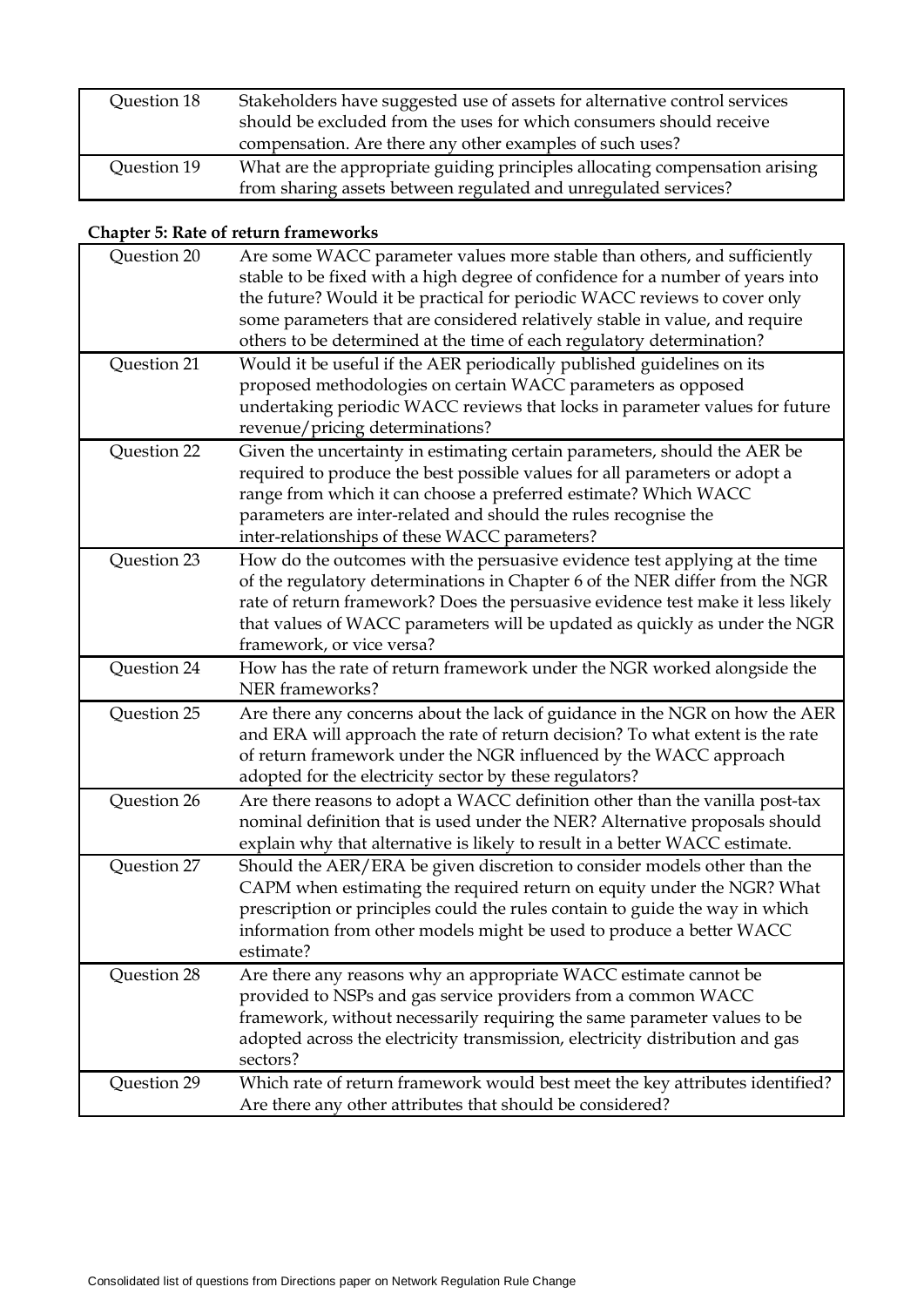## **Chapter 6: Cost of debt**

| Question 30 | Is the benchmark DRP approach likely to overstate the prevailing cost of debt,<br>having regard to the suggestion that the overstatement may be a reflection of<br>shorter maturity debt leading to a higher refinancing risk for NSPs? What<br>weight should be placed on the views of market analysts on the ability of stock<br>market listed NSPs to out-perform their cost of debt allowances? |
|-------------|-----------------------------------------------------------------------------------------------------------------------------------------------------------------------------------------------------------------------------------------------------------------------------------------------------------------------------------------------------------------------------------------------------|
| Question 31 | What are the pros and cons of the recent approaches taken by IPART and the<br>ERA in estimating the DRP?                                                                                                                                                                                                                                                                                            |
| Question 32 | What evidence is there that the DRP benchmark in the NER may have<br>changed? Would it be appropriate for the regulator to specify the DRP<br>benchmark in any periodic reviews or would it be more appropriate to specify<br>it at the time of the determinations?                                                                                                                                 |
| Question 33 | Is the EURCC's proposal of establishing the cost of debt using historical<br>trailing average compatible with the overall framework for estimating a<br>forward-looking rate of return? What are the potential benefits of using a<br>trailing average and do they outweigh the potential costs if the estimate is less<br>reflective of the prevailing cost of debt for NSPs?                      |
| Question 34 | What possible changes would be required in the NER to implement the<br>EURCC's trailing average approach?                                                                                                                                                                                                                                                                                           |

# **Chapter 7: Regulatory determination process**

| Question 35 | What factors or principles would promote an effective regulatory<br>determination process?                                                                                                                                                                                                                              |
|-------------|-------------------------------------------------------------------------------------------------------------------------------------------------------------------------------------------------------------------------------------------------------------------------------------------------------------------------|
| Question 36 | Which option(s) would be the best way of addressing problems with the<br>regulatory determination process?                                                                                                                                                                                                              |
| Question 37 | Are there any other options that could address the issue of providing adequate<br>time for consultation and assessment during the regulatory determination<br>process?                                                                                                                                                  |
| Question 38 | Should the AER be given more time to consider confidentiality claims in initial<br>and revised regulatory proposals?                                                                                                                                                                                                    |
| Question 39 | Should the NER be clarified to reflect the NEL and/or common law position<br>with respect to the AER's ability to give weight to confidentiality claims in<br>initial and revised regulatory proposals?                                                                                                                 |
| Question 40 | Alternatively, are there any other additional ways to address confidentiality<br>claims in initial and revised regulatory proposals that are not currently<br>available under the NER?                                                                                                                                  |
| Question 41 | Should the framework and approach paper be a discretionary stage in the<br>distribution regulatory determination process? If so, what is the appropriate<br>approach to triggering it? Should stakeholders other than NSPs have the<br>ability to trigger a framework and approach paper, and in what<br>circumstances? |
| Question 42 | Is it appropriate if a service classification or control mechanism can only be<br>amended at the time of an AER final regulatory determination for<br>circumstances that were not reasonably foreseeable at the time of the<br>framework and approach paper?                                                            |
| Question 43 | Is there likely to be sufficient time for a NSP to accommodate an adjustment to<br>a control mechanism in an AER draft regulatory determination?                                                                                                                                                                        |
| Question 44 | Should the material error list under Chapter 6A be amended to reflect the<br>current prescribed list under Chapter 6 of the NER?                                                                                                                                                                                        |